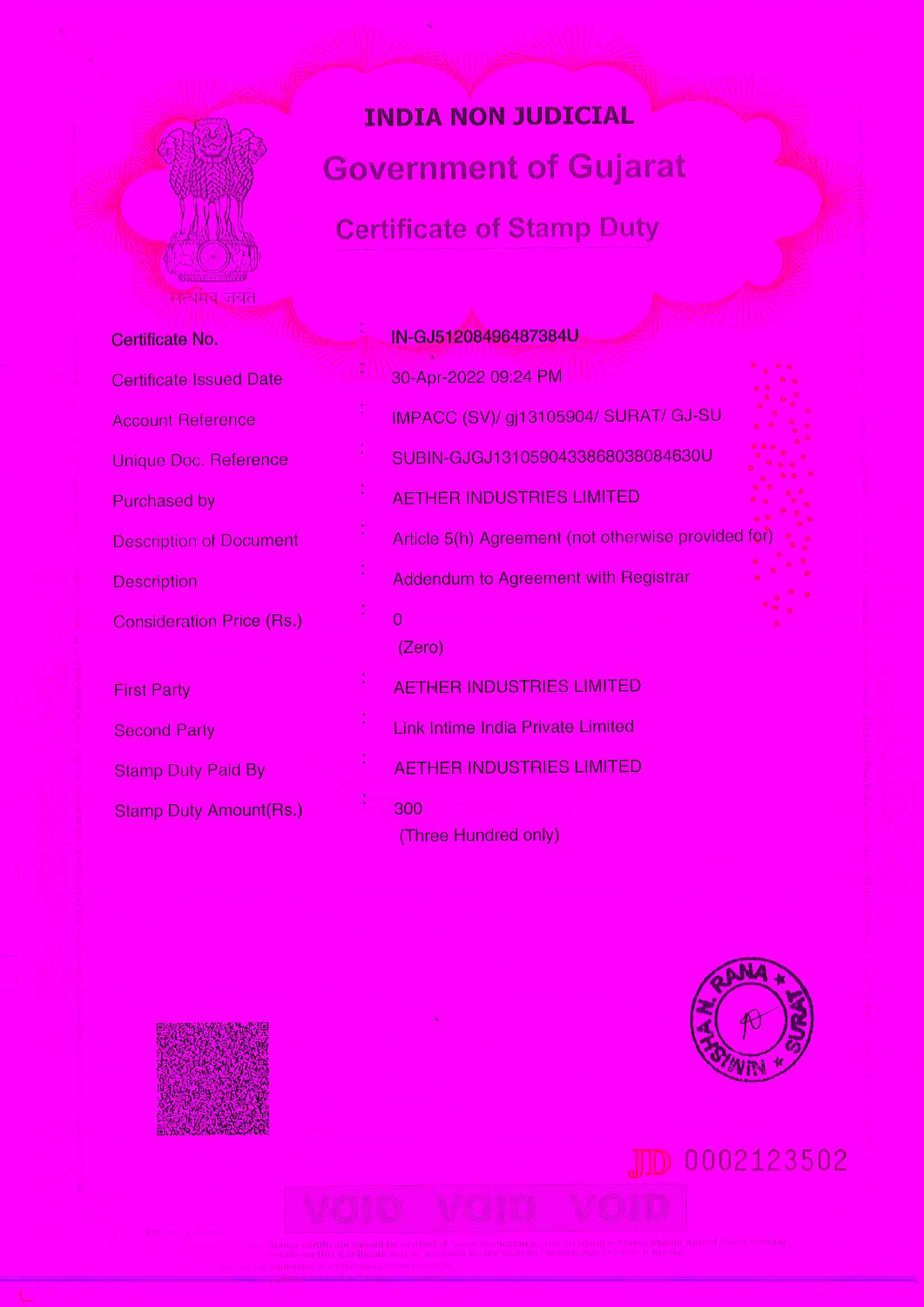# **DATED MAY 7, 2022**

# **AMENDMENT TO THE REGISTRAR AGREEMENT**

### **AMONG**

# **AETHER INDUSTRIES LIMITED**

# **AND**

# **PURNIMA ASHWIN DESAI**

## **AND**

## **LINK INTIME INDIA PRIVATE LIMITED**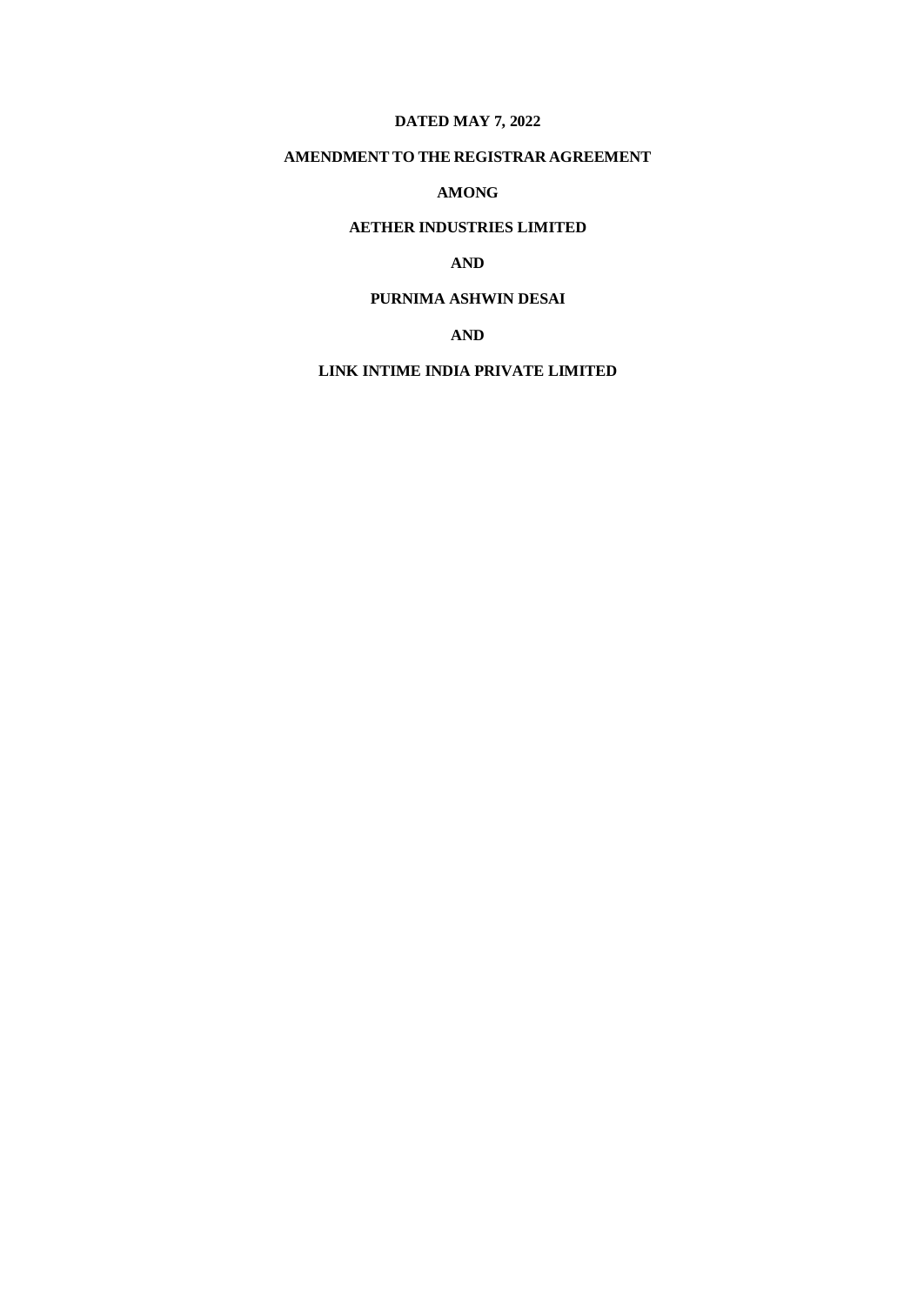This **AMENDMENT TO THE REGISTRAR AGREEMENT** (the "**Amendment Agreement**") is entered into on May 7, 2022, at Mumbai amongst:

- 1. **AETHER INDUSTRIES LIMITED**, a company incorporated under the laws of India having its registered office at Plot No. 8203, GIDC Sachin, Surat- 394230, Gujarat (hereinafter, referred to as the "**Company**",
- 2. **PURNIMA ASHWIN DESAI,** wife of Ashwin Jayantilal Desai, an Indian residing at Aangan, 40, Jaldarsan Society, B/H Gokul Row, House Umra, Surat City, SVR College, Surat- 395007, Gujarat, India , of the SECOND PART; (the "**Promoter Selling Shareholder**")
- 3. **LINK INTIME INDIA PRIVATE LIMITED** a company incorporated under the Companies Act, 1956 and having its registered office at C-101, 1st Floor, 247 Park, L.B.S. Marg, Vikhroli (West), Mumbai 400 083, India (hereinafter referred to as the "**Registrar**" or "**Registrar to the Offer**"), which expression shall, unless it be repugnant to the context or meaning thereof, be deemed to mean and include its successors and permitted assigns) of **the THIRD PART.**

The Company, the Promoter Selling Shareholder and the Registrar are individually referred to as the "**Party**" and collectively as the "**Parties**".

#### **WHEREAS:**

- (A) The Parties have entered into a registrar agreement dated December 16, 2021 ("**Registrar Agreement**").
- (B) The Registrar is an entity registered with SEBI under the Securities and Exchange Board of India (Registrar to an Issue and Share Transfer Agents) Regulations, 1993, as amended (the "**RTA Regulations**") and has a valid and subsisting registration no. INR000004058 to act as the registrar to the Offer.
- (C) The Parties are desirous of amending certain provisions of the Registrar Agreement and it shall stand amended in the manner detailed below.

**NOW, THEREFORE,** the Parties do hereby agree as follows:

#### **1. INTERPRETATION**

Except to the extent modified as per Clause 4 hereof, all other provisions of the Registrar Agreement shall apply *mutatis – mutandis* to this Amendment Agreement. The Registrar Agreement shall stand modified to the extent stated in this Amendment Agreement. The terms and conditions of this Amendment Agreement shall be read and interpreted in conjunction with those of the Registrar Agreement. In the event of an inconsistency in the interpretation of the provisions of the Registrar Agreement and this Amendment Agreement, the terms of this Amendment Agreement shall take precedence.

The Parties agree that this Amendment Agreement shall be deemed to form an integral part of the Registrar Agreement. The Registrar Agreement read along with the Amendment Agreement shall constitute the entire agreement between the Parties relating to the subject matter of the Registrar Agreement and all terms and conditions of the Registrar Agreement shall continue to remain valid, operative, binding, subsisting, enforceable and in full force and effect, save and except to the extent amended by this Amendment Agreement.

Capitalized terms used, but not defined herein, shall, unless the context otherwise requires, have the meanings given to them in the Registrar Agreement.

All references to the Registrar Agreement after the date of this Amendment Agreement in any other document, agreement and/or communication among the Parties and/or any of them shall refer to the Registrar Agreement, as amended by this Amendment Agreement.

#### **2. EFFECTIVE DATE**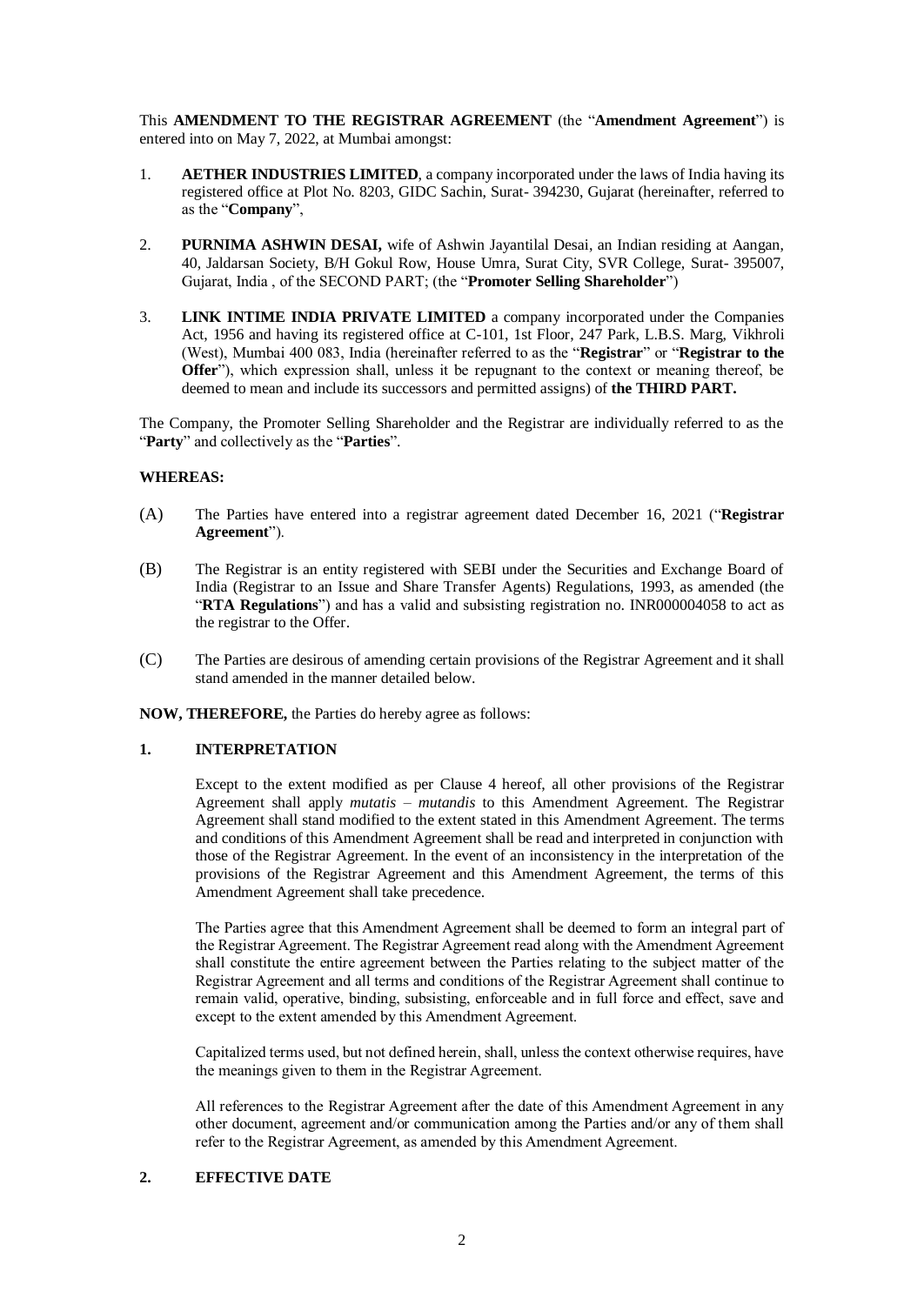Subject to Clause 1 above, this Amendment Agreement shall be effective on and from the date of execution hereof. The Registrar Agreement shall be read and understood henceforth as amended by this Amendment Agreement.

#### **3. CONTINUING OBLIGATIONS**

All the provisions of the Registrar Agreement shall, save as amended by this Amendment Agreement continue in full force and effect.

#### **4. AMENDMENT**

The Parties agree that the existing Recital (A) of the Registrar Agreement shall stand deleted and replaced in its entirety as follows:

*"The Company and the Promoter Selling Shareholder, in consultation with the BRLMs (defined hereinafter), are proposing to undertake an initial public offering of equity shares of face value ₹ 10 each of the Company (the "Equity Shares", and such initial public offering, the "Offer"), comprising of a fresh issue of Equity Shares aggregating up to ₹ 7,570 million ("Fresh Issue") and an offer of up to 2,820,000 Equity Shares ("Offered Shares") through an offer for sale by the Promoter Selling Shareholder ("Offer for Sale" , and together with the Fresh Issue, the "Offer") through the book building method (the "Book Building Process") as prescribed under the Securities and Exchange Board of India (Issue of Capital and Disclosure Requirements) Regulations, 2018, as amended, (the "SEBI ICDR Regulations") at such price as may be determined or discovered based on the Book Building Process and agreed to by the Company and the Promoter Selling Shareholder in consultation with the book running lead managers to the Offer (the "Offer Price") in accordance with the requirements of the Companies Act, 2013, the SEBI ICDR Regulations and other Applicable Law. The Company, in consultation with the BRLMs, may consider a further issue of Equity Shares aggregating up to ₹ 1,300.00 million, at its discretion, prior to filing of the Red Herring Prospectus with the Registrar of Companies ("Pre-IPO Placement"). If the Pre-IPO Placement is completed, the Fresh Issue size will be reduced to the extent of such Pre-IPO Placement, subject to compliance with Rule 19(2)(b) of the SCRR. The Offer will include a reservation for Eligible Employees (as defined in the Draft Red Herring Prospectus and such portion will be referred to as the "Employee Reservation Portion"). The Offer includes an offer (i) within India, to Indian institutional, non-institutional and retail investors in compliance with the SEBI ICDR Regulations and in reliance on Regulation S ("Regulation S") under the United States Securities Act of 1933, as amended (the "U.S. Securities Act") and (ii) outside India and the United States, to institutional investors in "offshore transactions" as defined in and in reliance on Regulation S and in each case, in compliance with the applicable laws of the jurisdictions where offers and sales are made."*

#### **5. MISCELLANEOUS**

Each Party, severally and not jointly and with respect to only itself, represents that this Amendment Agreement has been duly authorized, executed and delivered by, and is a valid and legally binding obligation of, such Party and enforceable against it in accordance with its terms.

This Amendment Agreement may be executed in counterparts, each of which when so executed and delivered shall be deemed to be an original, but all such counterparts shall constitute one and the same instrument.

This Amendment Agreement may be executed by delivery of a facsimile copy or PDF format copy of an executed signature page with the same force and effect as the delivery of an originally executed signature page. In the event any of the Parties delivers a facsimile copy or PDF format signature page of a signature page to this Amendment Agreement, such Party shall deliver an originally executed signature page within seven Working Days of delivering such facsimile or PDF format signature page or at any time thereafter upon request; provided, however, that the failure to deliver any such originally executed signature page shall not affect the validity of the signature page delivered by facsimile or in PDF format.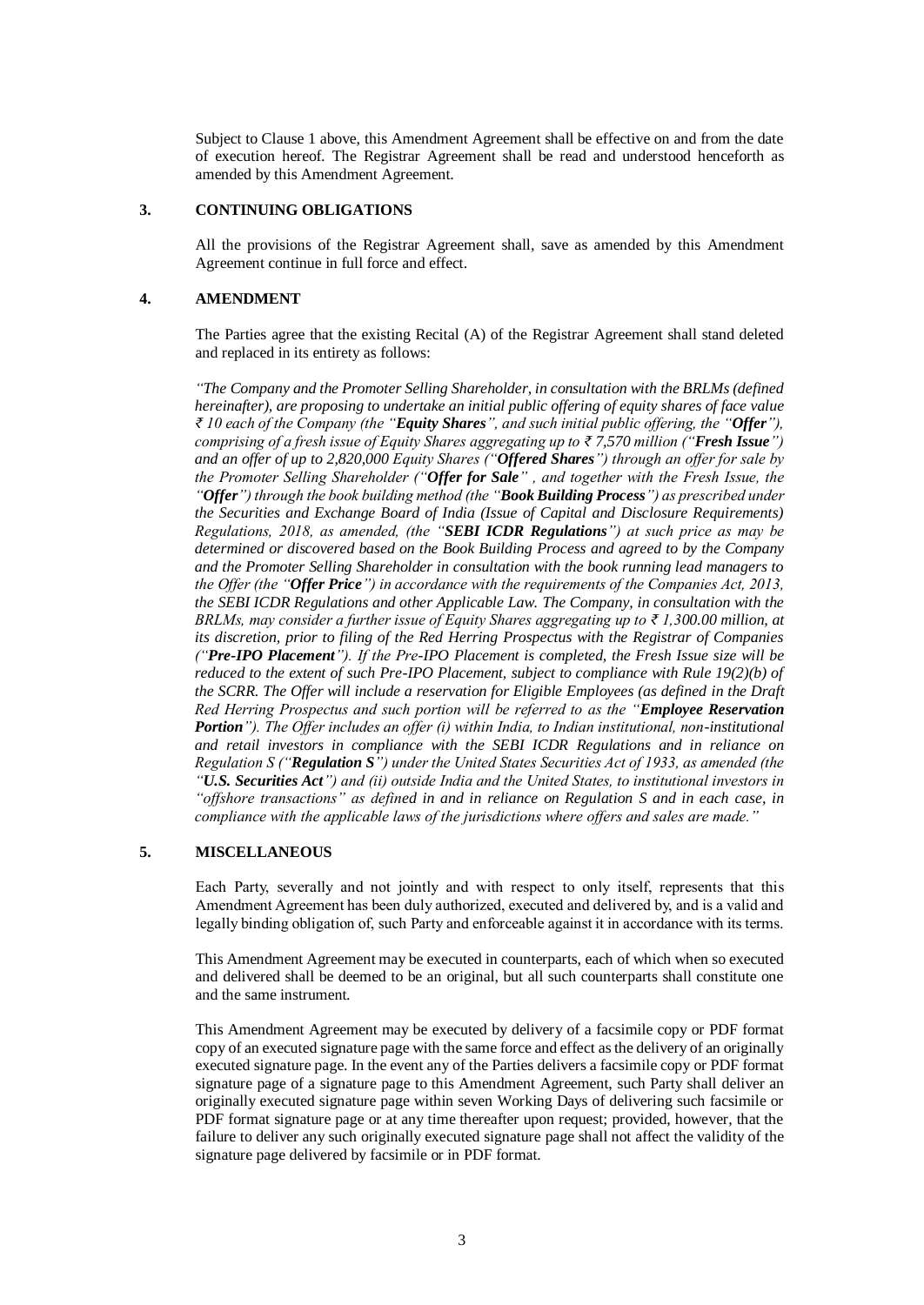If any provision or any portion of a provision of this Amendment Agreement becomes invalid or unenforceable, such invalidity or unenforceability shall not invalidate or render unenforceable this Amendment Agreement, but rather shall be construed as if not containing the particular invalid or unenforceable provision or portion thereof, and the rights and obligations of the Parties shall be construed and enforced accordingly.

#### [REMAINDER OF THIS PAGE INTENTIONALLY LEFT BLANK]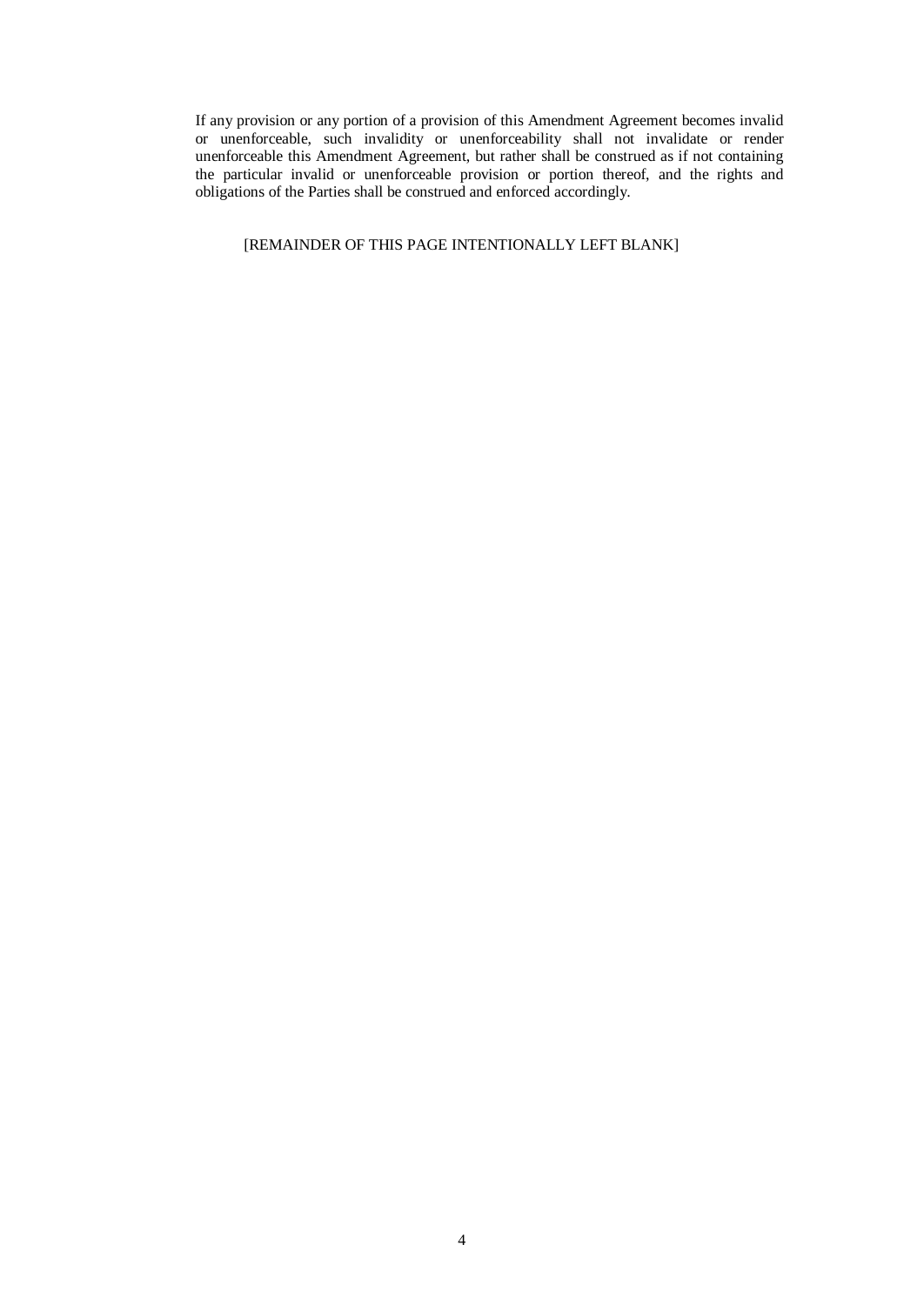#### THIS SIGNATURE PAGE FORMS AN INTEGRAL PART OF THE AMENDMENT TO THE REGISTRAR AGREEMENT ENTERED INTO BY AND AMONG THE COMPANY, PROMOTER SELLING SHAREHOLDER AND THE REGISTRAR.

IN WITNESS WHEREOF, this Agreement has been executed by the Parties or their duly authorized signatories, on the day and year first above written.

For and on behalf of AETHER INDUSTRIES LIMITED

 $q \not\perp r'$ 

**Authorized Signatory** 

Name: Faiz A. Nagariya **Designation: CFO**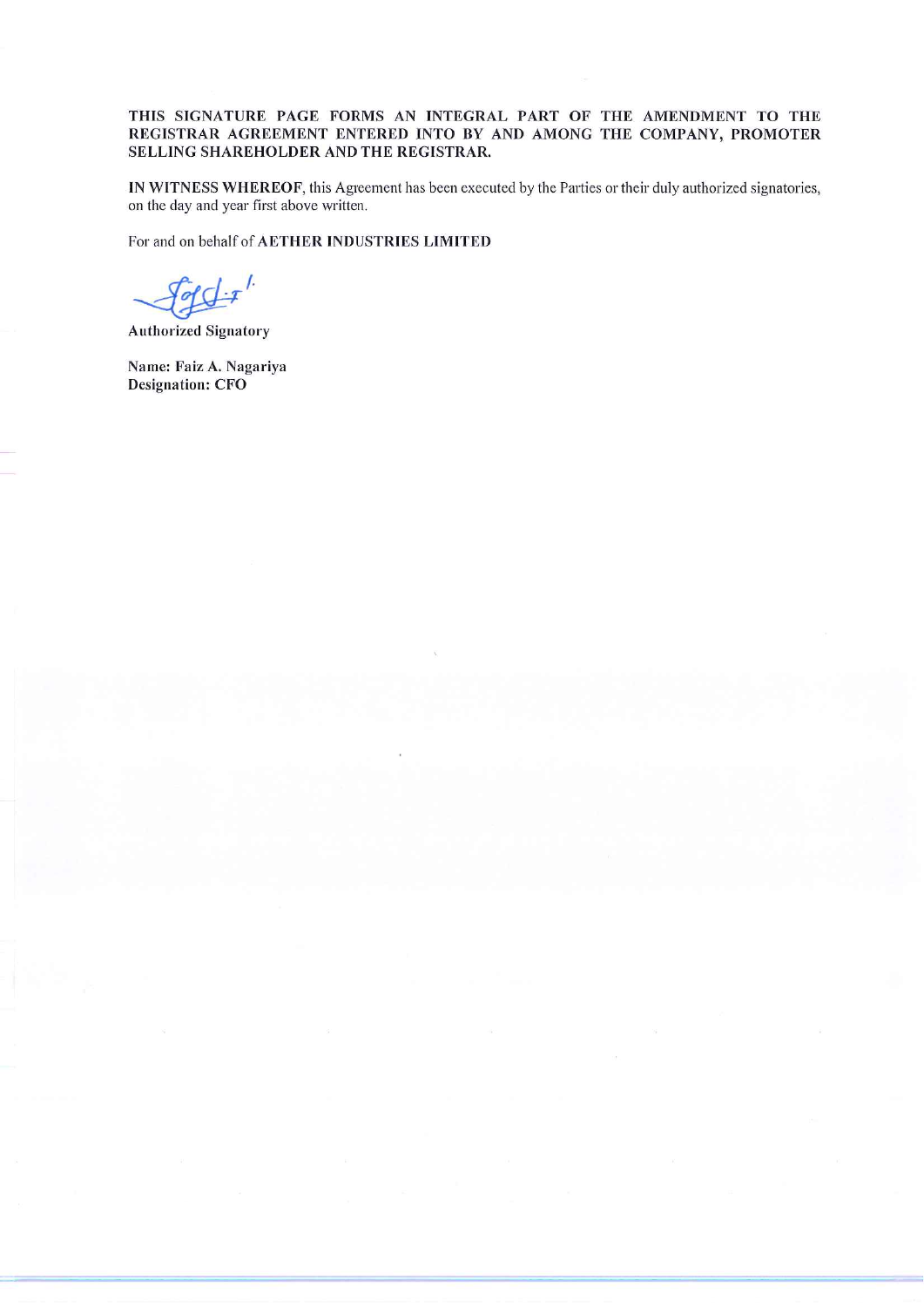#### THIS SIGNATURE PAGE FORMS AN INTEGRAL PART OF THE AMENDMENT TO THE REGISTRAR AGREEMENT ENTERED INTO BY AND AMONG THE COMPANY, PROMOTER SELLING SHAREHOLDER AND THE REGISTRAR.

IN WITNESS WHEREOF, this Agreement has been executed by the Parties or their duly authorized signatories, on the day and year first above written.

Signed and delivered by PURNIMA ASHWIN DESAI

PAResa